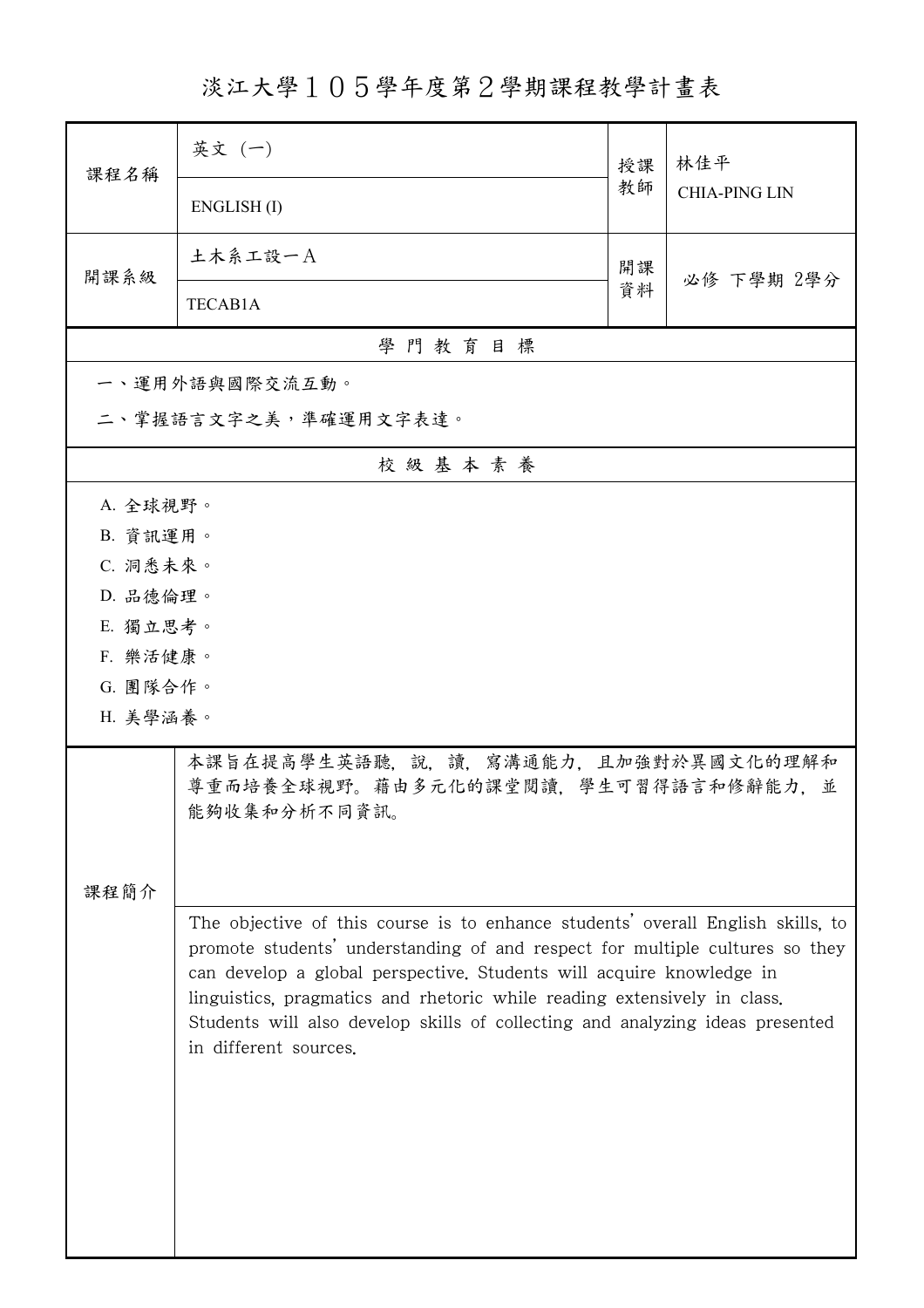本課程教學目標與目標層級、校級基本素養相關性 一、目標層級(選填): (一)「認知」(Cognitive 簡稱C)領域:C1 記憶、C2 瞭解、C3 應用、C4 分析、 C5 評鑑、C6 創造 (二)「技能」(Psychomotor 簡稱P)領域:P1 模仿、P2 機械反應、P3 獨立操作、 P4 聯結操作、P5 自動化、P6 創作 (三)「情意」(Affective 簡稱A)領域:A1 接受、A2 反應、A3 重視、A4 組織、 A5 內化、A6 實踐 二、教學目標與「目標層級」、「校級基本素養」之相關性:

 (一)請先將課程教學目標分別對應前述之「認知」、「技能」與「情意」的各目標層級, 惟單項教學目標僅能對應C、P、A其中一項。

 (二)若對應「目標層級」有1~6之多項時,僅填列最高層級即可(例如:認知「目標層級」 對應為C3、C5、C6項時,只需填列C6即可,技能與情意目標層級亦同)。

 (三)再依據所訂各項教學目標分別對應其「校級基本素養」。單項教學目標若對應 「校級基本素養」有多項時,則可填列多項「校級基本素養」。 (例如:「校級基本素養」可對應A、AD、BEF時,則均填列。)

| 序              |                                                  | 教學目標(中文)                                                                      |                                                                                                                                                                                                                                                                                                                     | 相關性              |        |  |  |  |
|----------------|--------------------------------------------------|-------------------------------------------------------------------------------|---------------------------------------------------------------------------------------------------------------------------------------------------------------------------------------------------------------------------------------------------------------------------------------------------------------------|------------------|--------|--|--|--|
| 號              |                                                  |                                                                               | 教學目標(英文)                                                                                                                                                                                                                                                                                                            | 目標層級             | 校級基本素養 |  |  |  |
| $\mathbf{1}$   | 問題或說出感想。<br>字。                                   | 1 運用英語自我介紹、對話,提出<br>2.書寫文法正確的英文句子。<br>3. 理解英文文章的大意、組織與用                       | 1. To help students use<br>English to introduce<br>themselves, carry out a<br>conversation, raise questions,<br>or express opinions.<br>2.To teach how to write<br>grammatically correct<br>sentences in English.<br>3.To help students understand<br>the main idea, organization,<br>and diction of English texts. | C4               | AH     |  |  |  |
|                | 教學目標之教學方法與評量方法                                   |                                                                               |                                                                                                                                                                                                                                                                                                                     |                  |        |  |  |  |
| 序<br>號         |                                                  | 教學目標                                                                          | 教學方法                                                                                                                                                                                                                                                                                                                | 評量方法             |        |  |  |  |
| $\mathbf{1}$   | 字。                                               | 1 運用英語自我介紹、對話、提出 講述、討論、賞析<br>問題或說出感想。<br>2. 書寫文法正確的英文句子。<br>3. 理解英文文章的大意、組織與用 |                                                                                                                                                                                                                                                                                                                     | 紙筆測驗、報告、上課<br>表現 |        |  |  |  |
|                | 授課進度表                                            |                                                                               |                                                                                                                                                                                                                                                                                                                     |                  |        |  |  |  |
| 週<br>次         | 日期起訖                                             | 內 容 (Subject/Topics)                                                          |                                                                                                                                                                                                                                                                                                                     | 備註               |        |  |  |  |
| $\mathbf{1}$   | $106/02/13$ ~<br>106/02/19                       | Orientation                                                                   |                                                                                                                                                                                                                                                                                                                     |                  |        |  |  |  |
| $\overline{2}$ | $106/02/20$ ~<br>106/02/26                       | Unit 6                                                                        |                                                                                                                                                                                                                                                                                                                     |                  |        |  |  |  |
| 3              | $106/02/27$ ~<br>Unit 6 (Continued)<br>106/03/05 |                                                                               |                                                                                                                                                                                                                                                                                                                     |                  |        |  |  |  |
| $\overline{4}$ | $106/03/06 \sim$<br>106/03/12                    | Unit 6 (Continued)                                                            |                                                                                                                                                                                                                                                                                                                     |                  |        |  |  |  |
| 5              | $106/03/13$ ~<br>106/03/19                       | Unit 7                                                                        |                                                                                                                                                                                                                                                                                                                     |                  |        |  |  |  |